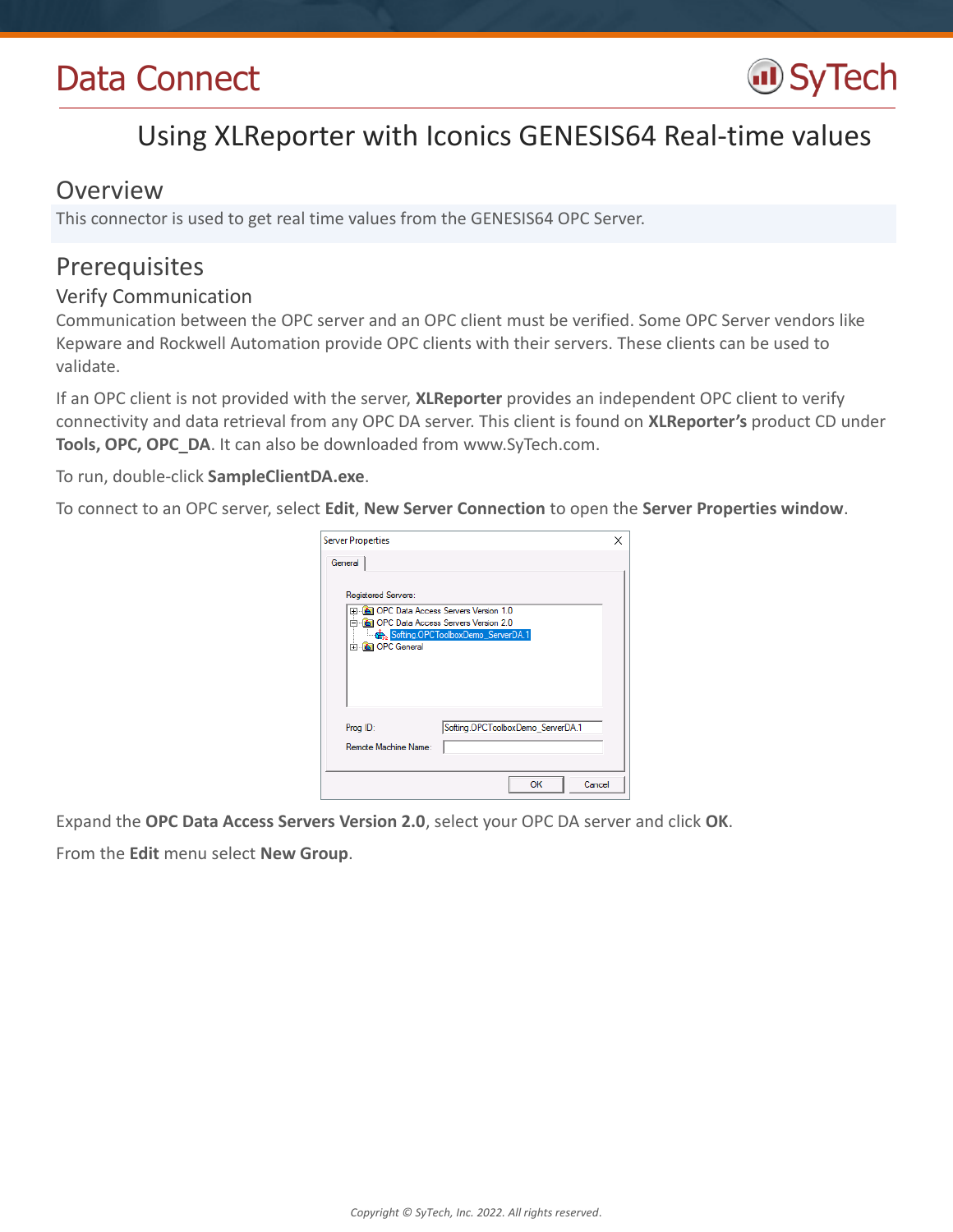| <b>Group Properties</b>     |                                        |                                      | ×      |
|-----------------------------|----------------------------------------|--------------------------------------|--------|
| General                     |                                        |                                      |        |
| Name:                       | Test                                   |                                      |        |
| Update Rate (ms.):          | 100                                    |                                      |        |
| Time Bias (min.):           | 10                                     |                                      |        |
| Percent Deadband:           | 10                                     |                                      |        |
| Language ID:                | 1033                                   |                                      |        |
| <b>Update Notification:</b> | <b>OPC 2.0</b><br>$\blacktriangledown$ | $\overline{\mathbf{v}}$ Active State |        |
|                             |                                        |                                      |        |
|                             |                                        |                                      |        |
|                             |                                        | OК                                   | Cancel |

Specify **Name** and click **OK**.

Click on the group name created, and select **Edit**, **New Item**.

| <b>Add Items</b>                                                                                                                                      |                                              |        |                                                                                                        |                 |                          | ×                                                        |
|-------------------------------------------------------------------------------------------------------------------------------------------------------|----------------------------------------------|--------|--------------------------------------------------------------------------------------------------------|-----------------|--------------------------|----------------------------------------------------------|
| Item Properties<br>Access Path:<br>Item ID:<br>Data Type:<br>Native<br>⊽<br>Active                                                                    | IOP.dynamic.I8<br>▾                          |        |                                                                                                        | ळ               | $\overline{\mathcal{C}}$ | OK.<br>Cancel                                            |
| Browsing-<br>Branch Filter:<br>×<br>secure<br>Ŧ<br>increment<br>special<br>IDP<br><b>in</b> static<br><b>F</b><br>dynamic<br>$\overline{\phantom{a}}$ | Browse flat address space on selected branch | ۸<br>> | Leaf Filter:<br>×<br>$\blacksquare$ 12<br>■12 array<br>@14<br>14 array<br>ै।8<br><b>图18 arrau</b><br>≺ | Type:<br>Native | Access:<br>Any           | $\blacktriangledown$<br>۸<br>$\rightarrow$<br>Add Leaves |
| Validate item before adding it to the list                                                                                                            |                                              |        |                                                                                                        |                 |                          | Item Count: 12                                           |

This opens the **Add Items** window. In the browsing section drill into the tree and select Leaf items on the right. For each leaf you want to view data for, click the Add Leaves button. Click **OK** when you have selected the tags to read.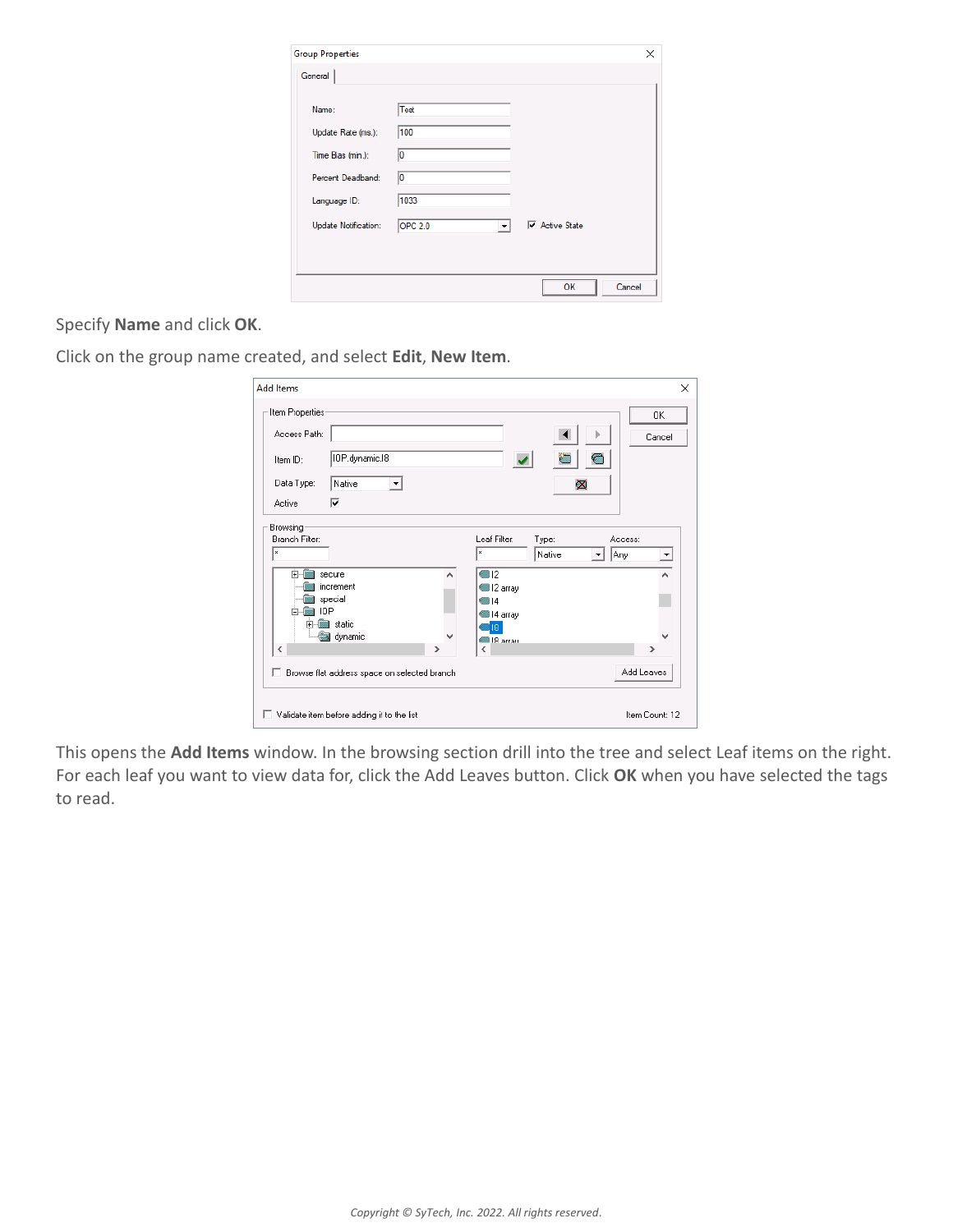| & OPC Ouick Client - Untitled *                          |                                   |                   |                |                             |                   |                                   |              | $\Box$         | $\times$     |
|----------------------------------------------------------|-----------------------------------|-------------------|----------------|-----------------------------|-------------------|-----------------------------------|--------------|----------------|--------------|
| File Edit View Tools Help                                |                                   |                   |                |                             |                   |                                   |              |                |              |
| e el<br>ు                                                | 高噪噪 5g   X 电临入                    |                   |                |                             |                   |                                   |              |                |              |
|                                                          | Softing.OPCToolboxDemo_ServerDA.1 |                   | Item ID        |                             | Data Type         | Value                             | Timestamp    |                | Qua          |
| <b>Test</b>                                              |                                   |                   |                | OIP.dynamic.DATE            | <b>Native</b>     | <b>Unknown</b>                    | 15:18:37:410 |                | Goo          |
|                                                          |                                   |                   |                | @IOP.dynamic.I1             | Char              | $-121$                            | 15:18:37:410 |                | Goo          |
|                                                          |                                   |                   |                | OIOP.dynamic.I1 array       | <b>Char Array</b> | [-121, -120, -119, - 15:18:37:410 |              |                | Goo          |
|                                                          |                                   |                   |                | CIOP.dynamic.I2             | Short             | 135                               | 15:18:37:410 |                | Goo          |
|                                                          |                                   |                   |                | IOP.dynamic.I4 array        | <b>Long Array</b> | [135, 136, 137, 138 15:18:37:410  |              |                | Goo          |
|                                                          |                                   |                   |                | @IOP.dynamic.I8             | <b>Native</b>     | Unknown                           | 15:18:37:410 |                | Goo          |
|                                                          |                                   |                   |                | <b>Iffilme.GMT.hour</b>     | Byte              | 20                                | 15:18:22:708 |                | Goo          |
|                                                          |                                   |                   |                | lime.GMT.minute             | Byte              | 18                                | 15:18:22:708 |                | Goo          |
|                                                          |                                   |                   |                | time.GMT.second             | Byte              | 37                                | 15:18:37:083 |                | Goo          |
|                                                          |                                   |                   |                | time.local.hour             | Byte              | 15                                | 15:18:22:708 |                | Goo          |
|                                                          |                                   |                   |                | <b>Illarge Local minute</b> | Byte              | 18                                | 15:18:22:708 |                | Goo          |
|                                                          |                                   |                   |                | time.local.second           | Byte              | 37                                | 15:18:37:083 |                | Goo          |
|                                                          |                                   |                   |                |                             |                   |                                   |              |                |              |
|                                                          |                                   |                   | $\bar{\rm{C}}$ |                             |                   |                                   |              |                | $\mathbf{r}$ |
| Date                                                     | Time                              | Event             |                |                             |                   |                                   |              |                |              |
| $\bigcirc$ 1/10/2020                                     | 3:15:54 PM                        | Connected to serv |                |                             |                   |                                   |              |                |              |
| $\bigoplus$ 1/10/2020<br>3:16:27 PM<br>Added group 'Test |                                   |                   |                |                             |                   |                                   |              |                |              |
| 1/10/2020                                                | 3:18:23 PM                        | Added 12 items to |                |                             |                   |                                   |              |                |              |
|                                                          |                                   |                   |                |                             |                   |                                   |              |                |              |
| Ready                                                    |                                   |                   |                |                             |                   |                                   |              | Item Count: 12 |              |

All of the selected tags appear along with their real time values, type, quality, and timestamp.

If the client does not respond as described, contact the OPC DA Server vendor technical support to troubleshoot and correct these issues.

## Remote Connectivity

#### OPC Core Components

If **XLReporter** is not installed on the same machine as the OPC DA Server, the **XLReporter** machine must have the OPC Core Components installed.

To determine if the core components are installed verify the following file exists:

- 64 bit OS C:\Windows\SysWow64\OPCEnum.exe
- 32 bit OS C:\Windows\system32\OPCEnum.exe

If the components are not installed, then they are provided in the XLReporter installation folder under *\_repairtools\OPC*. Alternatively, these can be downloaded from [www.opcfoundation.org.](http://www.opcfoundation.org/)

#### Server Settings

In order to connect to an OPC DA server remotely, both the machine where the server is running and the machine where the client is running must have matching Windows user accounts and the client must be logged in with a matching account.

In addition, on the machine with the OPC DA server, certain DCOM settings must be enabled. For details on what DCOM settings to enable, see [OPC and DCOM 5 things you need to know.](http://www.sytech.com/download/opc_and_dcom.pdf)

#### Windows Firewall

If the Windows Firewall is enabled on the machine where the OPC DA server is running, TCP Port 135 must be opened in order for remote clients to connect.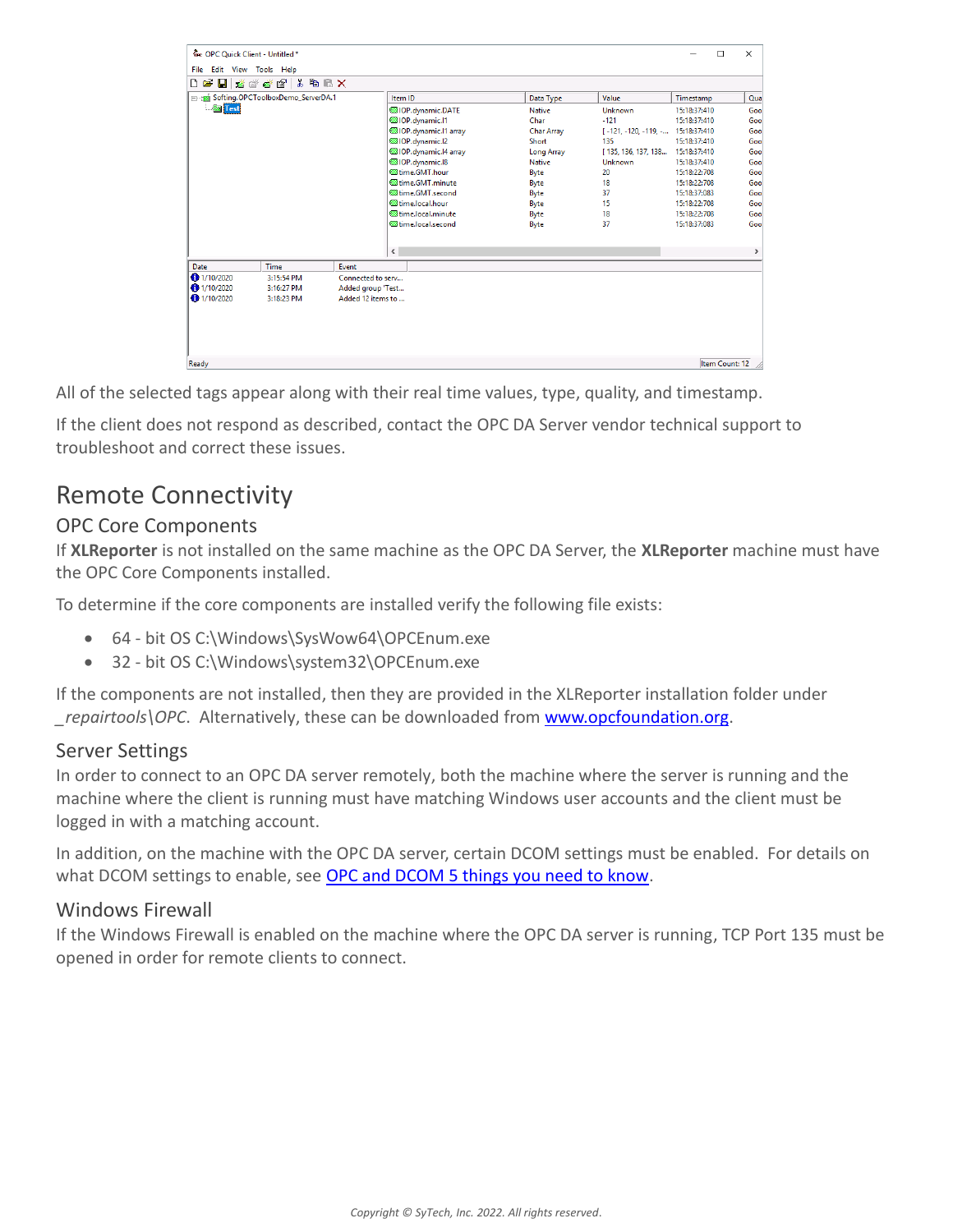## Create a Project

From the **XLReporter Project Explorer** select **File, New** to start the **Project Wizard**. This will give step-by-step instructions on creating a project.

Step 1

Enter a **Project Name** and **Description** (optional).

| <b>New Project</b><br>Step 1 : Specify the Project Name and its Location. |                                        |
|---------------------------------------------------------------------------|----------------------------------------|
| Project Name:                                                             | <b>XLR_Project</b><br>Project Off Line |
| Description:                                                              | Customer or Site name                  |
| Project Location:                                                         | c:\XLRprojects                         |
|                                                                           |                                        |
| $<$ Back                                                                  | Cancel<br>Next<br>Finish               |

#### Step 2

Configure the data connector, click **Add.**

|    | <b>New Project</b>                                               |          |             |  |
|----|------------------------------------------------------------------|----------|-------------|--|
|    | Step 2 : Configure the Connectors (data sources) of the Project. |          |             |  |
|    | Add Modify X Delete & Catalog                                    |          |             |  |
|    | Name                                                             | Provider | Description |  |
| l∗ |                                                                  |          |             |  |

Select **ICONICS, GENESIS64 Real-time values.**

| ICONICS.FwxServerOPC.1                     | à.                     |
|--------------------------------------------|------------------------|
|                                            | $\triangledown$ local  |
|                                            | <b>Test Connection</b> |
| Secondary Server<br>ICONICS.FwxServerOPC.1 |                        |
|                                            | $\vee$ local           |
|                                            | <b>Test Connection</b> |
|                                            | Settings               |
|                                            | GENESIS64_DA_1         |

*Copyright © SyTech, Inc. 2022. All rights reserved*.